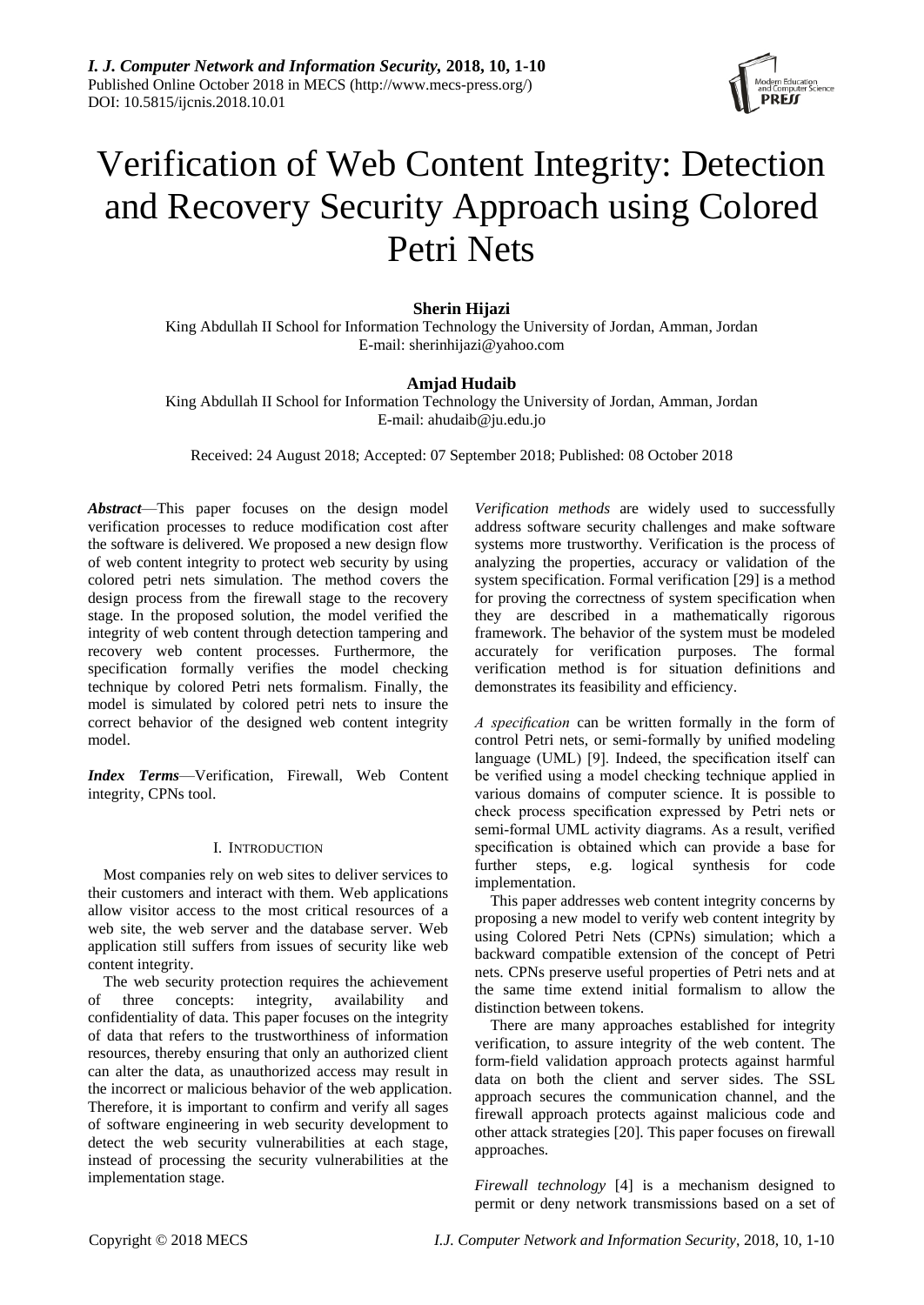rules and is used to protect networks from unauthorized access. It has been applied to TCP/IP (Transmission Control Protocol/ Internet Protocol) that protect against outside untrusted connections. There are many firewall architectures that have been published, such as filtering routers. One form of defense for every network connected to the internet is access control lists that reside on routers or firewalls.

*Network and application firewalls*, [20] provide protection at the host and network levels. These security defenses cannot be used to stop malicious attacks that ask to do illegal transactions. Firewalls are designed to prevent vulnerabilities of signatures and specific ports. Therefore, the firewalls cannot distinguish between the original request-response conversation, and the tampered conversation. They do not track a conversation and do not secure the session information.

In this paper we propose a new model that uses firewall filtering to detect a malicious attack by analyzing abnormal behavior. Also, this model blocks malicious attacks and checks web content integrity synchronously. The aim of this model not only supports maintaining integrity of data, but also ensures that the web content is secured.

The remainder of this paper is organized as follows: Section 2 presents Petri nets an-overview. Section 3 presents related works. Section 4 presents proposed model and simulation. Section 5 presents conclusions.

#### II. PETRI NETS AN- OVERVIEW

*Petri nets (PNs)* [13, 26] were invented by Carl Adam Petri in 1962 as part of his Ph.D. It is used to model the functionality and the behavior of system like: the computer system, the computer network and protocols, manufacturing, production, scheduling systems, and controllers. Furthermore, it is used formally for concurrent systems. PNs are a powerful tool for graphical representation and analysis of the software processes, so it used in early stages of the software development process.

*PNs are a bipartite graph* [13, 26] composed from a place as condition and transition, as event or activity. Places and transitions are connected by directed arcs (edges), and the arcs exist only between a place and a transition or vice versa. It also has tokens which circulate in the system between places. Places are drawn as a circle and represent the passive parts of a system such as buffers, pipes or queues, where transitions are drawn as rectangles and represent the activities in the system such as the failure, repairing, and processing of items. The items are represented by tokens, which are drawn as small black dots and are moved from one place to another along the arcs connecting places and transitions when transitions fire. PNs have many properties such as boundedness, safeness, and being deadlock free.

information processing systems that are concurrent, asynchronous, distributed, parallel, nondeterministic, and/or stochastic [29, 30]. It therefore enables the analysis of system properties, while a verifying model is enabled rigorously by analyzing the properties and behaviors of Petri nets.

*Petri Nets discrete event systems (DES)* [11] are working models whose simulation can be observed by Petri Net simulators while mathematically its design correctness of requirements can be proven. So, the mathematical graphical language [16] used to analyze the behavior and properties of the system.

*PNs combine the state-event model with the state space* are represented by places and events that are represented by transitions. It is used to formalize the behavior of some components, or a system or application, namely those that have a complex behavior.

*Petri net*s [12] are high level and widely used in both theoretical analysis and practical modelling of concurrent systems. It is usually interpreted as a control flow graph of a modeled system. Places correspond to conditions within the system, while transitions correspond to actions. A condition can be fulfilled, i.e. marked with a token in the current system state, or not. An action, i.e. a transition firing, can move tokens between places, thus reflecting a change to the system state.

Petri nets cover a wide class of discrete mathematical models that allow describing control and information flow of the modelled systems [17]. They are an effective facility to model information processing and are used for describing sequential logic circuit behavior. Petri nets are defined by the tuple:

$$
PN = (P, T, F, W, M_0)
$$
 (1)

Where  $P = \{p_1, p_2, p_3, \dots, p_n\}$  denotes the set of places,  $T = \{t_1, t_2, t_3, \dots, t_n\}$  denotes the set of transitions,  $F \subset (P)$  $\times$  T)∪(T  $\times$  P) is the set of directed edges connecting places and transitions, W:F $\rightarrow$ {1,2,3,...} is the weight function of the edges and  $M_0: P \rightarrow \{1,2,3,...\}$  is the initial marking [17].

*Colored Petri nets (CPN)* are a backward compatible extension of the concept of [Petri nets.](https://en.wikipedia.org/wiki/Petri_net) CPN preserve useful properties of Petri nets and at the same time extend initial formalism to allow the distinction between tokens [19]. Colored Petri Nets allow tokens to have a data value attached to them. This attached data value is called token color. Although the color can be of an arbitrarily complex type, places in CPNs usually contain tokens of one type. This type is called color set of the place. The formal definition of a colored Petri net is defined by the tuple [19]:

$$
CPN = (\sum, P, T, A, N, C, G, E, I)
$$
 (2)

Where  $\Sigma$  non- empty and finite set of types, called

*Petri net is effective* for describing and studying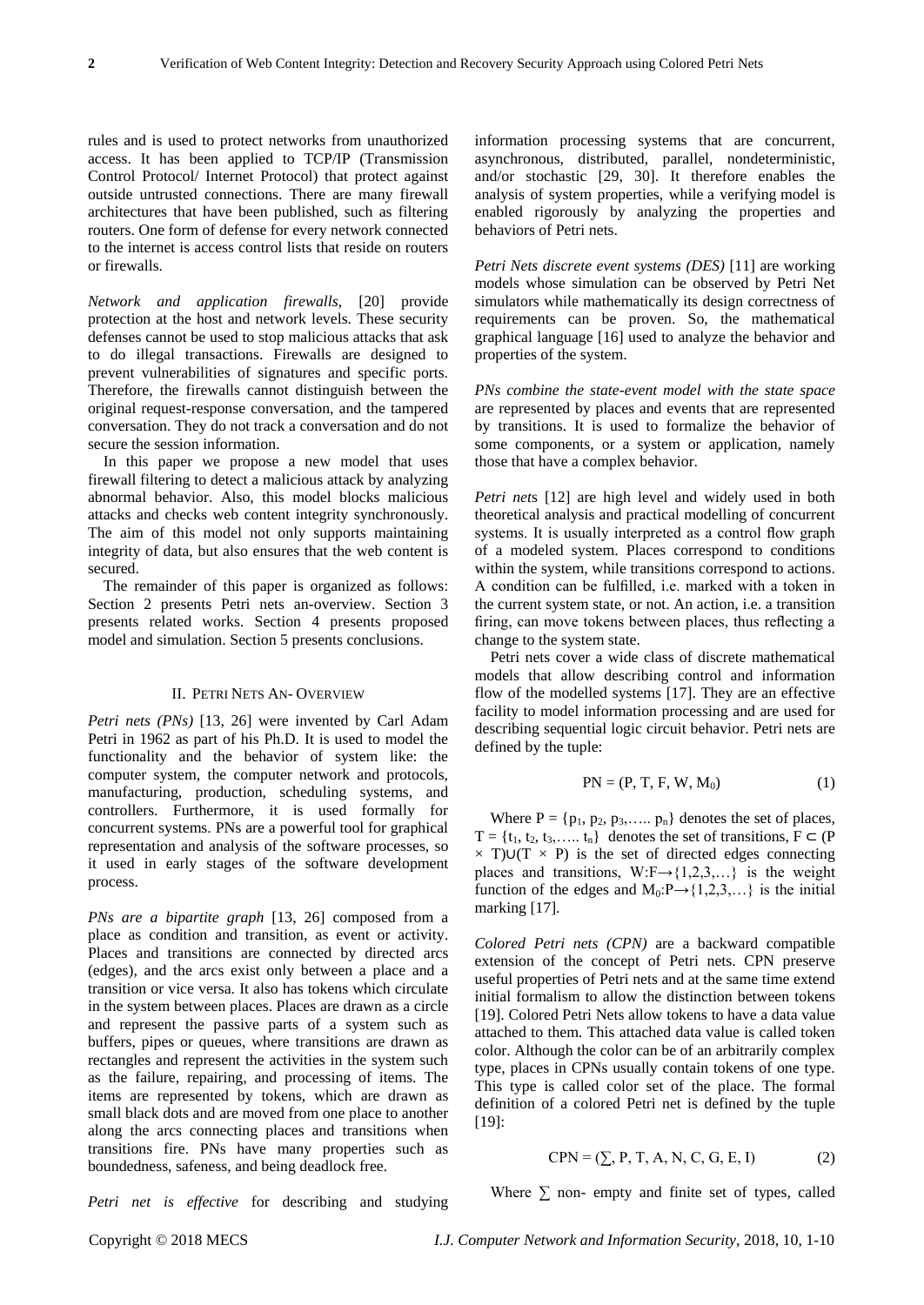colors,  $P = \{p_1, p_2, p_3, \dots, p_n\}$  denotes the set of places, T  $= \{t_1, t_2, t_3, \ldots, t_n\}$  denotes the set of transitions, A = P  $\cap$  $T = P \cap A = T \cap A = \emptyset$  is a finite set of directed edges connecting places and transitions, N = A to (P  $\times$  T) ∪(T  $\times$ P) is the node function,  $C = P$  to  $\Sigma$  is the color function, G is a guard function, that maps each transition t∈T to a guard expression g, the output of the guard expression should evaluate to Boolean value: true or false, E is an arc expression function, it maps each arc a∈A into the expression e, the input and output types of the arc expressions must correspond to the type of the nodes the arc is connected to, I is an initialization function, it maps each place p into an initialization expression i. The initialization expression must evaluate to a multiset of tokens with a color corresponding to the color of the place C(p) [19].

## III. RELATED WORKS

There are many publications about verification of web content integrity. Most of them focus on the particular stage of the web security protection. Colored Petri nets are used to analyze the software specification.

## *A. Web Security and Integrity of Data*

Double Guard is an application developed by Reddy et al. (2015), is used for checking the intrusions in a multitier application. This application is used for back-end and front-end, and it's independent. It is also operated in dynamic and static servers in the web; these servers provide better protection for the application and information [5].

Hidhaya and Angelina (2012), developed a mechanism for the detection of SQL injection by employing a reverse proxy and MD5 algorithm to watch SQL injection in input, which rules of grammar expressions to check SQL injection in URL's. This mechanism has achieved a decrease in the number of attach automatically, decrease the delay of time, and makes it able to protect the application from SQL injection attack [22].

The method of Win, and Htun (2014), is for combined static analysis and runtime validation. Legitimate queries are found in static analysis, can be operated by the application, and can also reform them into patterns of structure query. The query patterns resulting from it are kept in separate respective tables. In order to decrease the runtime validation, overhead of the runtime query in the runtime validation is made into patterns, and a comparison is made between them and the predetermined structure query patterns. The performance of the suggested technique has been evaluated by examining it on weak web applications. The presented method can be performed on both web applications and applications which are linked to a database [28].

Shadi Aljawarneh et al, (2007) have focused on one issue, namely the integrity of web content. It has been shown that given the limitations of SSL, a loss of web content integrity is possible because of the statelessness of HTTP. In an attempt to overcome this problem, we have formulated a systematic web security framework that could provide continued reliable and correct services to external users, even though a web data manipulation problem may have occurred. It was suggested that such a framework will offer an increased level of user confidence, since the framework provides a greater protection against web server subversion [20].

A novel approach for detecting SQL attacks which are based on information theory, was proposed by Hossain Shahriar et al. (2013), is the entropy of all queries, which exists in a program accessed before deploying a program, is computed. During the time of executing the program, this approach depends on the thought that dynamic queries with attack inputs result in a level of entropy that is decreased or increased. Three open source PHP applications which contain SQL weaknesses, proved by report, validated the proposed framework. A prototype tool is implemented by them in Java for facilitating the training and detection phase of the proposed technique. The result of the evaluation indicated that the technique checks all known SQL weaknesses and might be an integral one to verify unknown weaknesses [8].

Gianluca et al. [7] presented redirection graphs to detect malicious webpages; while Kapravelos et al. [1] presented automatically detected evasive behavior using malicious JavaScript.

## *B. Web Security using Colored Petri Nets*

*Colored Petri Nets (CPNs)* [6, 16] which is an extended version of Petri Nets and are usually used in system modeling, editing, simulating the concurrent systems and analyzing their properties. The major advantages [16] of using CPNs simulation are to gain insight, analysis and specification, and to describe concurrent behavior and interaction behavior of a complex real-time system, which is particularly significant for a safety-critical system. CPNs mainly focus on synchronization, concurrency and asynchronous events [4].

Kumar [21] proposed a network intrusion detection system prototype based on CPNs to describe complicated attacks. The authors [29] studied the knowledge representation and intelligent analysis on aggressive behavior that used the PNs theory to set up related theories and methods, which are suitable for aggressive behavior analysis and detection.

| Table 1. Comparison between the Proposed Approach and Previous |
|----------------------------------------------------------------|
| Solutions                                                      |

|                                           | <b>Intrusion Detection</b> |                     | <b>Integrity Content</b> |         |
|-------------------------------------------|----------------------------|---------------------|--------------------------|---------|
|                                           | Detect                     | Prevent             | Detect                   | Recover |
| Proposed                                  | Malicious<br>attack        | Malicious<br>attack | Tampering                | Content |
| Double<br>Guard [5]                       | Attack                     | Attack              |                          |         |
| of<br>Integrity<br>web<br>content<br>[20] |                            |                     | Tampering                | Content |
| <b>SOL</b><br>injection [22]              | <b>SOL</b><br>injection    |                     |                          |         |
| Redirection<br>graphs [7]                 | Malicious<br>webpage       |                     |                          |         |
| Evasive<br>behavior [1]                   | Malicious<br>JavaScript    |                     |                          |         |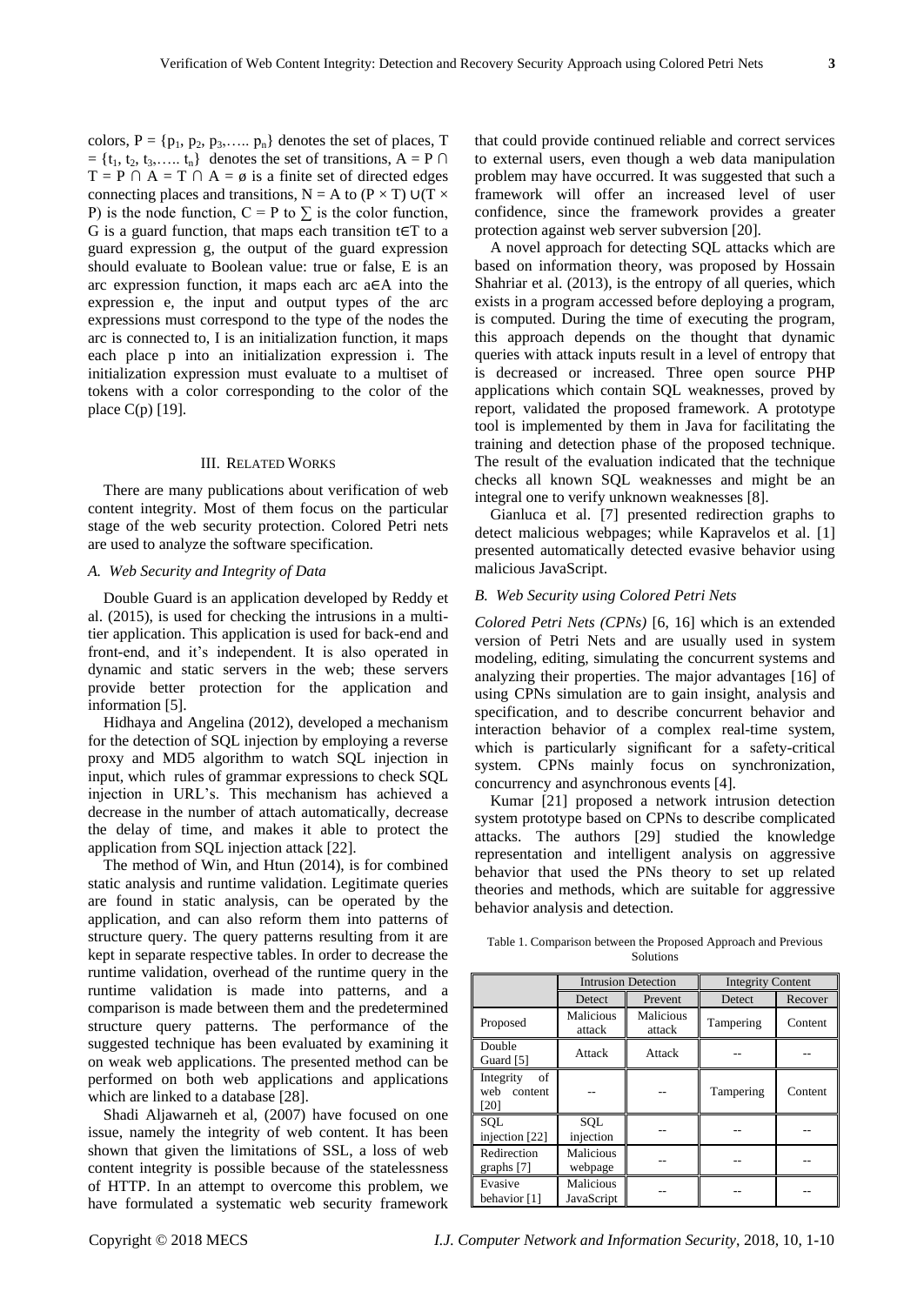Table 1 compares the proposed approach with multiple previous solutions. The comparison criteria include the ability to detect/prevent attacks, and the ability to detect tampering/recover of web content.

Table 1 shows the proposed solution for detection and prevention of malicious attacks, the detection of tampering and the ability to aid in recovery of web content.

# IV. PROPOSED MODEL AND SIMULATION

This paper proposes a new model of web content integrity verification using CPNs simulation, focused on achieving two aims:

- 1. Protecting web security from malicious attack by using a firewall approach.
- 2. Verifying web content integrity by using detection and recovery techniques.

This model presents the processes of detecting the malicious attack and the recovery of web content.

This section is divided into four main parts: framework, flow chart, web content integrity model, and simulation results.

## *A. Web Content Integrity Framework*

The framework of this paper is divided into two steps. The first step is firewall filtering to protect the web security from malicious attacks. The second step is verifying web content integrity to detect tampering and recovery content.

Figure 1 shows all the steps that make up the framework architecture that is used in this paper for the proposed mechanisms of verification web content integrity. The overall framework consists of the following seven main steps: user request, firewall filter, web server, integrity verifier, detection of tampering, recovery of web content, and showing of the current page.



Fig.1. Overall Model Framework Architecture

Our proposed model offers integrity of data, and a higher level of trustworthiness to an organization. We believe that the proposed framework will be capable of verifying web content against tampering. When the firewall finds abnormal behavior, an integrity identifier is enabled to detect and protect web content against tampering, and enable recovery of the original copy of the compromised web content. We are exploring risk analyzer techniques to protect web content.

#### *B. Web Content Integrity Flow Chart*

Figure 2 shows the flow chart of model design that consists of two main steps to do the following:

- 1) Firewall filtering that analyzes the user request packet and filters unauthorized packets by using existing rules in the Access Control List (ACL).
- 2) Integrity verifier which checks the integrity of web content by comparing the current page with the backup page. If it finds tampering on web content, then it performs a recovery of web content, using a hash technique.

This model presents three paths of testing to insure web content integrity. The first is utilized when no malicious attack is found. The second when a malicious attack is detected which does not affect web content, and the third when malicious attack is found which affects web content.



Fig.2. The Flow Chart of Model Design

The proposed model defines algorithm to detect tampering and recovery of web content as the following:

- Step 1: Receive packet request for web page into firewall filtering.
- Step 2: The firewall analyzing the packet request to check malicious attack.

If

it found out attack

then

It sends the request of page to integrity verifier.

Else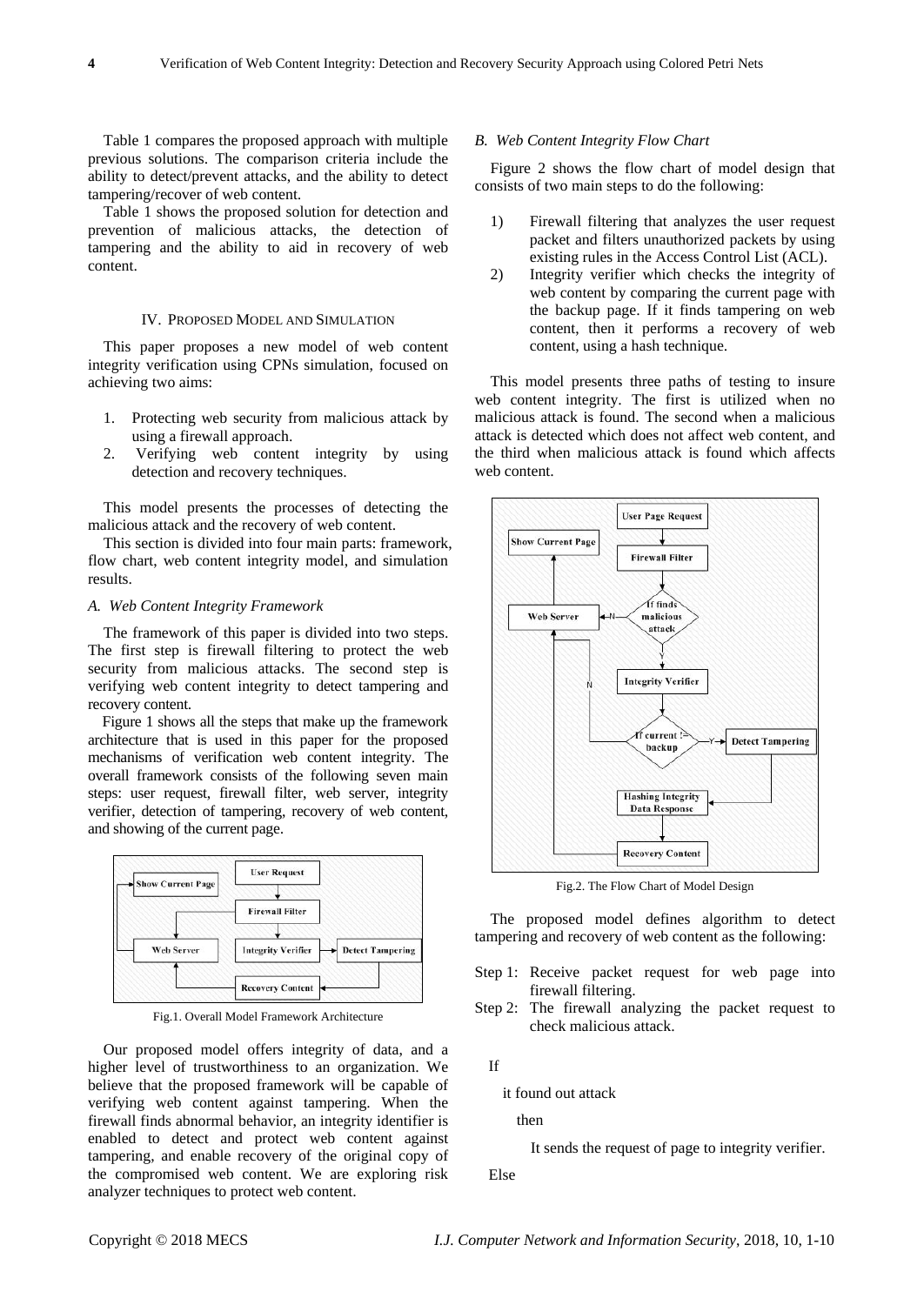Web server returns the current page of request page.

Step 3: Tthe integrity verifier check the integrity of web content.

If

It detects tampering

Then

Recovers web content and web server returns the current page of request page.

Else

Web server returns the current page of request page.

*C. Web Content Integrity Model*

The proposed model used firewall filter using ACL rules, and an integrity verifier to protect web content integrity.

*Firewall Filtering Model using ACL Rules,* fig. 3 shows the model of the firewall. This model filters the incoming transition by using a control unit based on ACL rules to check authorized packets.



Fig.3. Firewall Model

*Integrity Verifier Model,* is divided into two sub-models: Detection model using backup method and recovery model using hash method. Figure 4 shows the model of detection mode, and fig. 5 shows the model of recovery mode.

## *1). Detection Model using Backup Method*

This model checks web content integrity by comparing the current page and the backup of page.



Fig.4. Detection Model

#### *2). Recovery Model using Hash Method*

This model restores web content by using a hash page response. Hashing is a technique that aims to ensure the integrity of data by generating unique hash values.



Fig.5. Recovery Model

#### *D. Simulation Results*

This paper used CPNs simulation to prove that software specification processes modeled and increased the reliability and quality of the system. The specification processes is formally verified with the proposed model. The model is conducted on two main models of simulation. First, the firewall model shows filtering behavior. Second, the integrity verifier performs two tasks: detects the content tampering and recovers web content.

#### *1). Firewall Filtering Simulation*

Figure 6 shows simulation of the behavior of the firewall filtering model when packets are coming. The packet is composed of four parts: MAC of source, MAC of destination, IP of source, and IP of destination. The packets come to the control unit that compares it with the ACL state to check the malicious attack. Then it blocks the unauthorized transition and passes the authorized packet.

The firewall model is composed of two logic rules of test cases:

Rule1, if the firewall detects malicious attack, then block the request.

R1: (N1 
$$
\wedge
$$
 N2)  $\wedge$  (state = 'true')  $\rightarrow$  N3

Rule2, if the firewall did not detect malicious attack, then pass the request.

R2: (N1 
$$
\wedge
$$
 N2)  $\wedge$  (state = 'false')  $\rightarrow$  N4



Fig.6. Firewall Filter Simulation

The formalism describes two states on the fig. 6. One in which malicious attack has been detected and the other that is free of attack. The formal definition specified with CPNs simulation that composed of three types, five places, three transitions, seven arcs, four node functions,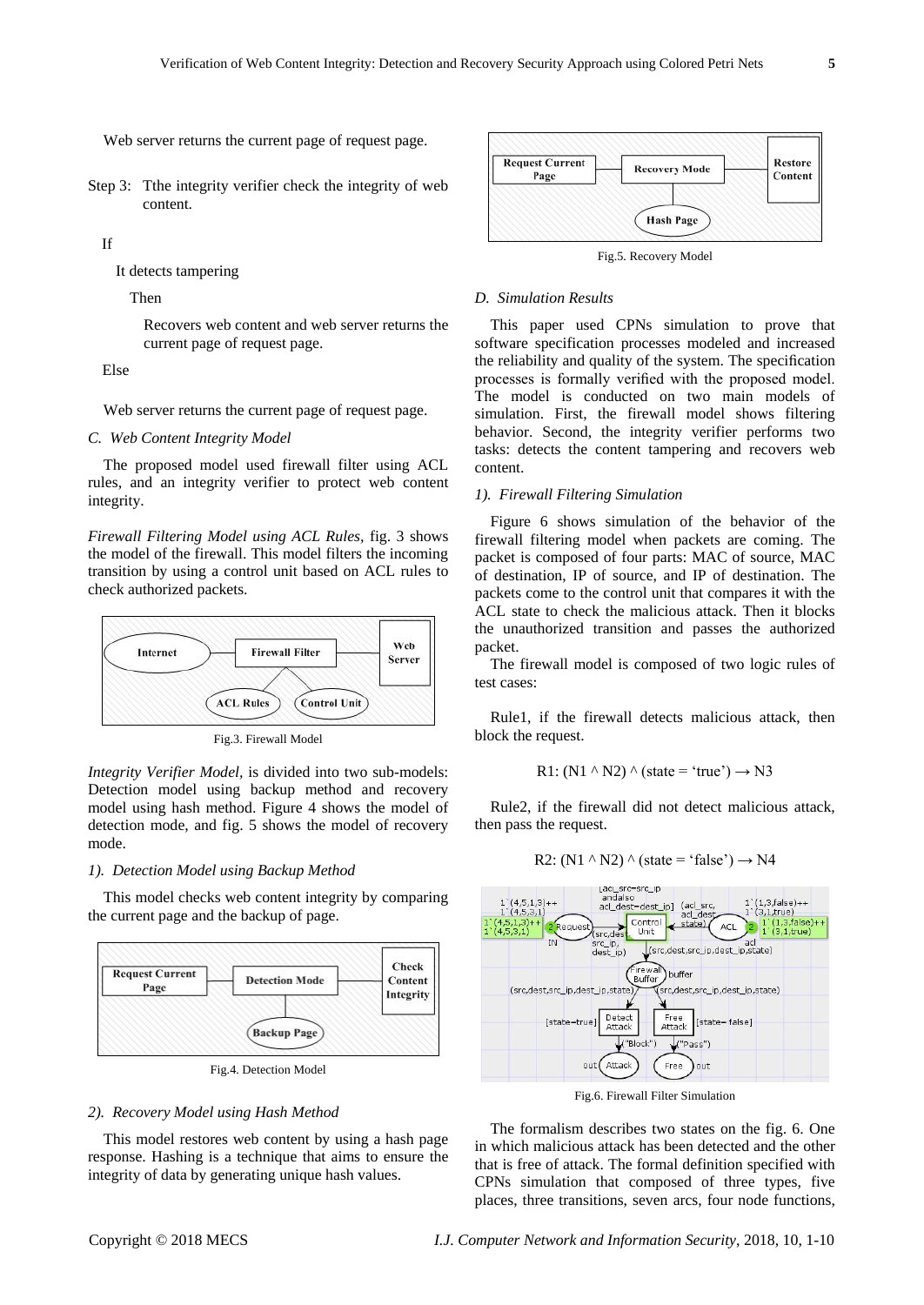six color functions, two main variables, two string constants, three transition expressions, three arcs expressions and two types of tokens.

 $\Sigma$  = the set of types

{Boolean, integer, string}

## $P =$  the set of places

{P1 (Request), P2 (ACL), P3 (firewall buffer), P4 (attack), P5 (free)}

## $T =$  the set of transitions

{T1 (Control unit), T2 (detect attack), T3 (free attack)}

## $A =$  the set of arcs

{A1 (request- control unit), A2 (acl- control unit), A3 (control unit- firewall buffer), A4 (firewall buffer-detect attack), A5 (firewall buffer- free attack), A6 (detect attack- attack), A7 (free attack- free)}

#### $N =$  the set of node functions

{N1 (A1) ∪ (A3), N2 (A2) ∪ (A3), N3 (A4) ∪ (A6), N<sub>4</sub> (A<sub>5</sub>) ∪ (A<sub>7</sub>)}

#### $C =$  the set of color functions

 ${Color mac = integer; Color ip = integer; Color state =}$ boolean; Color IN = product mac  $*$  mac  $*$  ip  $*$  ip; Color  $acl = product$  ip  $*$  ip  $*$  state; Color buffer = product mac  $*$ mac  $*$  ip  $*$  ip  $*$  state; Color out = string;}

#### Variables =

{V1 (src, dest: mac), V2 (src\_ip, dest\_ip, acl\_scr, acl\_dest: ip)}

#### Constant =  $\{``block'', "pass"\}$

 $G =$  it maps each transition ( $t \in T$ ) to a guard expression g

 ${g1}$  (acl\_src = src\_ip andalso acl\_dest = dest\_ip),  $g2$  $(state='true'), g3 (state='false')$ 

## $E =$  it maps each arc (a  $\in$  A) into the expression e

{e1 (src, dest, src\_ip, dest\_ip), e2 (acl\_src, acl\_dest, state), e3 (src, dest, src\_ip, dest\_ip, state), e4 (src, dest, src\_ip, dest\_ip, state), e5 (src, dest, src\_ip, dest\_ip, state), e6 ("Block"), e7 ("Pass")}

#### $I =$  the set of an initialization functions

{I1 (P1, P2, P3, P4), I2 (P1, P2, P3, P5)}

## *2). Integrity Verifier Simulation*

Figure 7 shows the simulation of the behavior of integrity verifier model. This simulation presents detection tampering on web content and recovery of web content. The first step checks the web content integrity by comparing page request with backup of page content by detecting the state of content. The next step shows the current page when there is no change on web content and recovers web content if changed using hash page.

The integrity verifier model is composed of two logic rules of test cases:

Rule1, if the integrity verifier did not detect change of web content, then show current page requested.

$$
R1: (N1 \land N2) \land (state = 'false') \rightarrow N3
$$

Rule2, if the integrity verifier detects change of web content, then recover page.

R2: (N1 
$$
\wedge
$$
 N2)  $\wedge$  (N4  $\langle$  > N5)  $\wedge$  (state= 'true')  $\rightarrow$  N6



Fig.7. Integrity Verifier Simulation

The formalism describes two states on the fig. 7. One when there is detection of tampering on web content and the other when there is no change found on web content. The formal definition specified with CPN simulation is composed of two types, seven places, four transitions, ten arcs, six node functions, four color functions, two main variables, four transition expressions, ten arcs expressions and two types of tokens.

 $\Sigma$  = the set of types

{Boolean, string}

 $P =$  the set of places

{P1 (request page), P2 (backup page), P3 (buffer), P4  $(hash page)$ , P5 (recover page), P6 (out1), P7 (out2)}

#### $T =$  the set of transitions

{T1 (check content integrity), T2 (show current page), T3 (response hash), T4 (Restore content)}

#### $A =$  the set of arcs

{A1 (request page- check content integrity), A2 (backup page- check content integrity), A3 (check content integrity- buffer), A4 (buffer- show content page), A5 (show content page- out1), A6 (buffer- response hash), A7 (hash page- response hash), A8 (response hash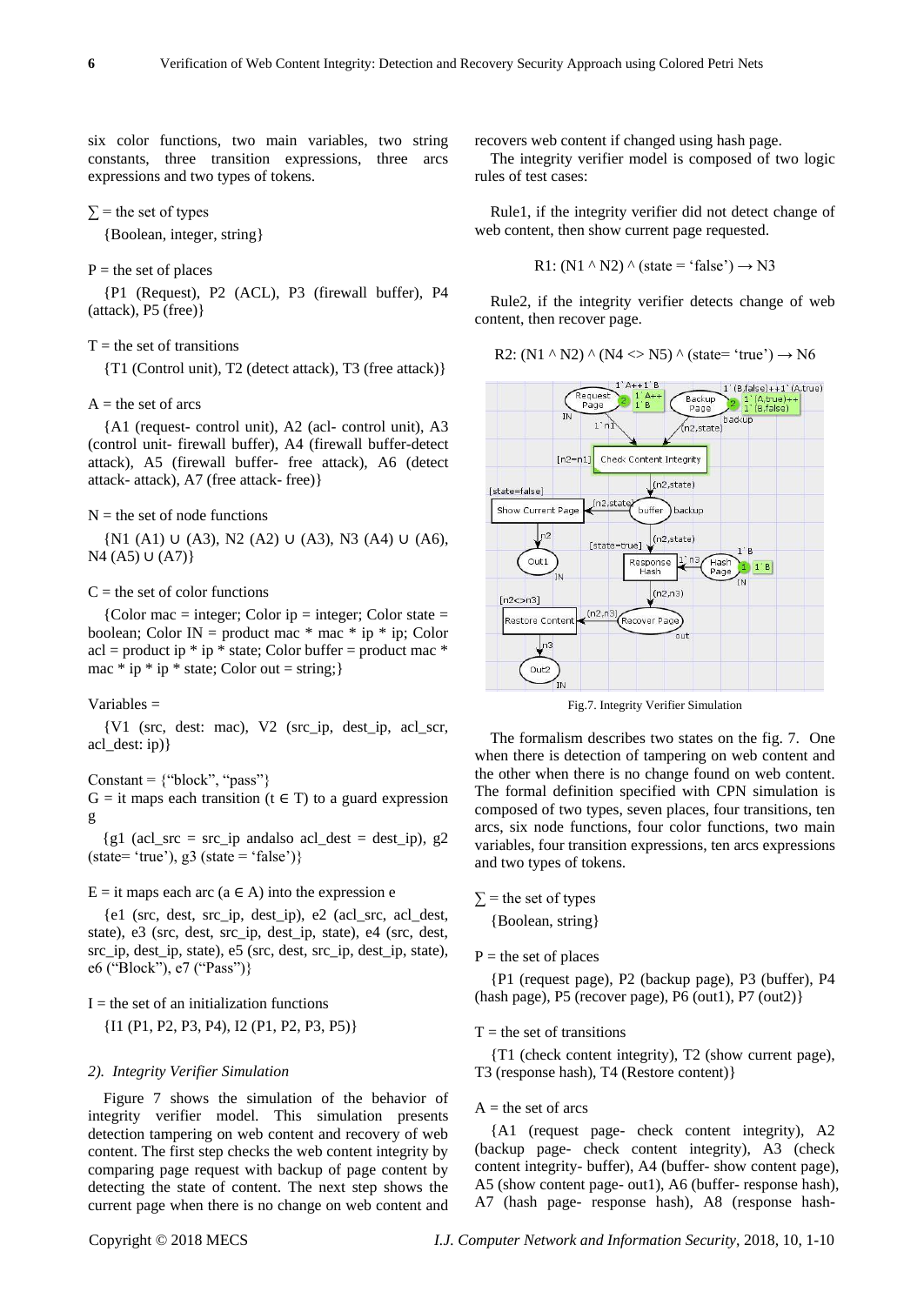recover page), A9 (recover page- restore content), A10 (restore content- out2)}

#### $N =$  the set of node functions

{N1 (A1) ∪ (A3), N2 (A2) ∪ (A3), N3 (A4) ∪ (A5), N4 (A6) ∪ (A8), N5 (A7) ∪ (A8), N6 (A9) ∪ (A10)}

## $C =$  the set of color functions

{Color IN = with A | B; Color state = Boolean; Color out = product IN  $*$  IN; Color backup = product IN  $*$  state;}

#### Variables =

{V1 (n1, n2, n3: IN); V2 (state: state);}

 $G =$  it maps each transition (t  $\in$  T) to a guard expression g

{g1 (n2 = n1), g2 (state= 'false'), g3 (state = 'true'), g4  $(n2 \leq n3)$ 

## $E =$  it maps each arc (a  $\in$  A) into the expression e

{e1 (1`n1), e2 (n2, state), e3 (n2, state), e4 (n2, state), e5 (n2), e6 (n2, state), e7 (1`n3), e8 (n2, n3), e9 (n2, n3), e10 (n3)}

## $I =$  the set of an initialization functions

{I1 (P1, P2, P3, P6), I2 (P1, P2, P3, P4, P5, P7)}

#### *3). Web Content Integrity Simulation*

Figure 8 shows the overall proposed model simulation that combines the processes of firewall filtering and integrity verifier in one model. This simulation checks the behavior of a system of three events: malicious attack with detection of a change of web content, malicious attack with no detection of change of web content, and free of attack.

The proposed model is composed of three logic rules of test cases:

Rule1, if the firewall did not detect malicious attack Then show the current page directly.

$$
R1:(((N1 \land N2) \land N4) \land (state1 = 'false')) \rightarrow N5
$$

Rule2, if the firewall detects malicious attack and the integrity verifier did not detect change of web content Then Block the attack and show the current page.

R2:  $(((N1 \land N2) \land N3) \land (state1 = 'true') \rightarrow N6 \land$  $(N7 \leftarrow (((N8 \ ^N9) \ ^ (state2 = 'false')) \rightarrow N10))$ 

Rule3, if the firewall detects malicious attack and the integrity verifier detect change of web content

Then Block the attack and recover page.

R3: 
$$
((N1 \land N2) \land N3) \land (state1 = 'true') \rightarrow N6 \land
$$
  
\n $(N7 \leftarrow (((N8 \land N9) \land ((N11 \le N12) \land (state2 = 'true')) \rightarrow N13)))$ 



Fig.8. Proposed Model Simulation

The formalism describes three states on the fig. 8. The first is when there is detection of malicious attack with change of web content. The second state is when there is malicious attack without change of web content. The third is when there is no attack detected (free of attack). The formal definition specified with CPNs simulation is composed of three types, fourteen places, nine transitions, twenty two arcs, thirteen node functions, nineteen color functions, four main variables, nine transition expressions, twenty two arc expressions and three types of tokens.

 $\Sigma$  = the set of types

{Boolean, integer, string}

## $P =$  the set of places

{P1 (request), P2 (ACL), P3 (firewall buffer), P4 (attack), P5 (free), P6 (out1), P7 (block attack), P8 (current page), P9 (backup page), P10 (buffer), P11 (out2), P12 (hash page), P13 (recover page), P14 (out3)}

#### $T =$  the set of transitions

{T1 (control unit), T2 (detect attack), T3 (free attack), T4 (show1), T5 (integrity verifier), T6 (check content integrity), T7 (show2), T8 (response hash), T9 (restore content)}

#### $A =$  the set of arcs

{A1 (request- control unit), A2 (acl- control unit), A3 (control unit- firewall buffer), A4 (firewall buffer- detect attack), A5 (firewall buffer- free attack), A6 (detect attack- attack), A7 (free attack- free), A8 (free- show1), A9 (show1- out1), A10 (attack- integrity identifier), A11 (integrity identifier- block attack), A12 (integrity identifier- current page), A13 (current page- check content integrity), A14 (backup page- check content integrity), A15 (check content integrity- buffer), A16 (buffer- show2), A17 (show2- out2), A18 (bufferresponse hash), A19 (hash page- response hash), A20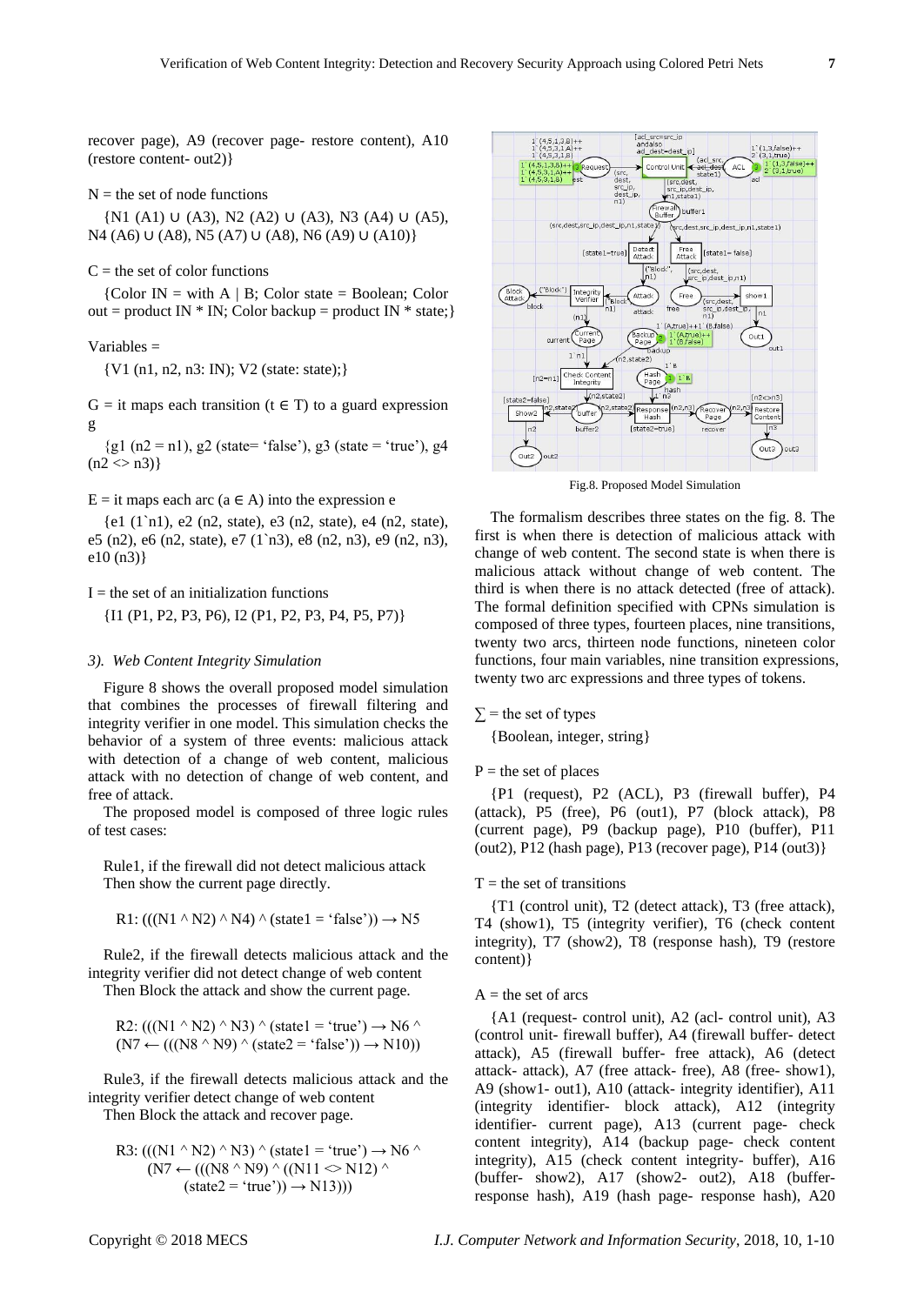(response hash- recover page), A21 (recover page- restore content), A22 (restore content- out3)}

## $N =$  the set of node functions

{N1 (A1) ∪ (A3), N2 (A2) ∪ (A3), N3 (A4) ∪ (A6), N4 (A5) ∪ (A7), N5 (A8) ∪ (A9), N6 (A10) ∪ (A11), N7 (A10) ∪ (A12), N8 (A13) ∪ (A15), N9 (A14) ∪ (A15), N10 (A16) ∪ (A17), N11 (A18) ∪ (A20), N12 (A19) ∪ (A20), N13 (A21) ∪ (A22)}

## $C =$  the set of color functions

{Color mac = integer; Color ip = integer; Color state = Boolean; Color acl = product ip  $*$  ip  $*$  state; Color S = string; Color con = with  $A \mid B$ ; Color request = product mac  $*$  mac  $*$  ip  $*$  ip  $*$  con; Color buffer1 = product mac  $*$ mac  $*$  ip  $*$  ip  $*$  con  $*$  state; Color free = product mac  $*$ mac  $*$  ip  $*$  ip  $*$  con; Color out1 = con; Color attack = product  $S * con$ ; Color block = S; Color current = con; Color backup = product con  $*$  state; Color buffer  $2 =$ product con  $*$  state; Color out  $2 = \text{con}$ ; Color hash  $= \text{con}$ ; Color recover = product con  $*$  con; Color out3= con;}

## Variables =

{V1 (src, dest: mac); V2 (src\_ip, dest\_ip, acl\_scr, acl\_dest: ip); V3 (n1, n2, n3: con); V4 (state1, state2: state);}

 $Constant = {''block'}$ 

 $G =$  it maps each transition (t  $\in$  T) to a guard expression g

{g1 (acl\_src = src\_ip andalso acl\_dest = dest\_ip), g2  $(\text{state1} = \text{`false'}), g3 (\text{state1} = \text{`true'}), g4 (\text{null}), g5 (\text{null}),$ g6 (n1 = n2), g7 (state2 = 'true'), g8 (state2 = 'false'), g9  $(n2 \ll n3)$ 

 $E =$  it maps each arc (a  $\in$  A) into the expression e

 ${e1}$  (src, dest, src ip, dest ip, n1), e2 (acl src, acl dest, state1), e3 (src, dest, src\_ip, dest\_ip, n1, state1), e4 (src, dest, src\_ip, dest\_ip, n1, state1), e5 (src, dest, src\_ip, dest\_ip, n1, state1), e6 ("Block", n1), e7 (src, dest, src\_ip, dest\_ip, n1, state1), e8 (src, dest, src\_ip, dest\_ip, n1, state1), e9 (n1), e10 ("Block", n1), e11 ("Block"), e12 (n1), e13 (1`n1), e14 (n2, state2), e15 (n2, state2), e16 (n2, state2), e17 (n2), e18 (n2, state2), e19 (1`n3), e20 (n2, n3), e21 (n2, n3), e22 (n3)}

 $I =$  the set of an initialization functions

{I1 (P1, P2, P3, P5, P6), I2 (P1, P2, P3, P4, P7), I3 (P1, P2, P3, P4, P8, P9, P10, P11), I4 (P1, P2, P3, P4, P8, P9, P10, P12, P13, P14)}

#### V. CONCLUSIONS

The results shown propose a new model to verify web content integrity by using CPNs simulation. The goal of this model not only supports maintaining integrity of data, but also ensures that the web content is secure. The model achieves two aims: detection tampering and recovery of web content. Furthermore, the model uses firewall filtering to detect malicious attacks. Finally, when the model detects abnormal behavior, it then sends two actions at the same time; blocking the malicious attack and checking the web content integrity.

#### **REFERENCES**

- [1] A. Kapravelos, Y. Shoshitaishvili, M. Cova, C. Kruegel, and G. Vigna. 2013. "Revolver: An automated approach to the detection of evasive web-based malware". In Proceedings of the *22nd USENIX Security Symposium*, August 14–16, 2013, Washington, D.C., USA ISBN 978- 1-931971-03-4.
- [2] Á. Sobrinho, A. Perkusich, L. Silva, and P. Cunha. 2014. "Using Colored Petri Nets for the Requirements Engineering of a Surface Electrogastrography System". *IEEE*, 978-1-4799-4905-2/14/\$31.00 ©2014 IEEE.
- [3] B. Agarwal. 2013. "Transformation of UML Activity Diagrams into Petri Nets for Verification Purposes". *International Journal Of Engineering And Computer Science* ISSN: 2319-7242 Volume 2 Issue 3 March 2013 Page No. 798-805.
- [4] B. Barzegar and H. Motameni. 2011. "Modeling and Simulation Firewall Using Colored Petri Net". *World Applied Sciences Journal* 15 (6): 826-830, 2011 ISSN 1818-4952 © IDOSI Publications, 2011.
- [5] D. Reddy, and S. Reddy. 2015. "Detecting Attacks and Protecting From single To Multi Level application". *International Journal of Advanced Technology in Engineering and Science*, Volume No.03, Issue No. 01, pp 478 – 484.
- [6] E. Mirzaeian, H. Motameni, S. G. Mojaveri, and A. Farahi. 2010. "An optimized approach to generate object oriented software test case by Colored Petri Net". *2nd International Conference on Software Technology and Engineering (ICSTE)*, 9 78-1-4244-8666-3/10/\$26.00 2010 IEEE.
- [7] G. Stringhini, C. Kruegel, and G. Vigna. 2013. "Shady paths: leveraging surfing crowds to detect malicious web pages". *CCS* '13, November 4–8, 2013, pages 133–144. Berlin,Germany. Copyright2013ACM978-1-4503-2477- 9/13/11[. http://dx.doi.org/10.1145/2508859.2516682.](http://dx.doi.org/10.1145/2508859.2516682)
- [8] H. Shahriar, S. North, and W. Chen. 2013. "early Detection of SQL Injection Attacks". *International Journal of Network Security & Its Applications*, Vol.5, No.4, pp 53 -65, DOI: 10.5121/ijnsa.2013.5404.
- [9] I. Grobelna, R. Wisniewski, M. Grobelny, and M. Wisniewska. 2016. "Design and Verification of Real-Life Processes with Application of Petri Nets". *IEEE Transactions on Systems, Man, and Cybernetics: Systems,*  2168-2216, 2016 IEEE.
- [10] Jose-Inacio Rocha, Luıs Gomes, and Octavio Pascoa Dias. 2011. "Dataflow Model Property Verification Using Petri net Translation Techniques". *IEEE*, 978-1-4577-0434- 5/11/\$26.00 ©2011 IEEE.
- [11] K. Md. Nur. 2011. "Formal Verification of Requirements Engineering Of Road Traffic Control System Using Petri Nets". *Bangladesh Research Publications Journal*, ISSN: 1998-2003, Volume: 5, Issue: 4, Page: 402-411, July - August, 2011.
- [12] K. Sacha. 1998. "Safety verification of software using structured Petri nets". Ehrenberger W. (eds) *Computer Safety, Reliability and Security Springer, Berlin, Heidelberg.* vol 1516, [https://doi.org/10.1007/3-540-](https://doi.org/10.1007/3-540-49646-7_26) [49646-7\\_26,](https://doi.org/10.1007/3-540-49646-7_26) ISBN 978-3-540-65110-9
- [13] L. Peterson. 1977. "Petri Nets". *Computing Surveys*, Vol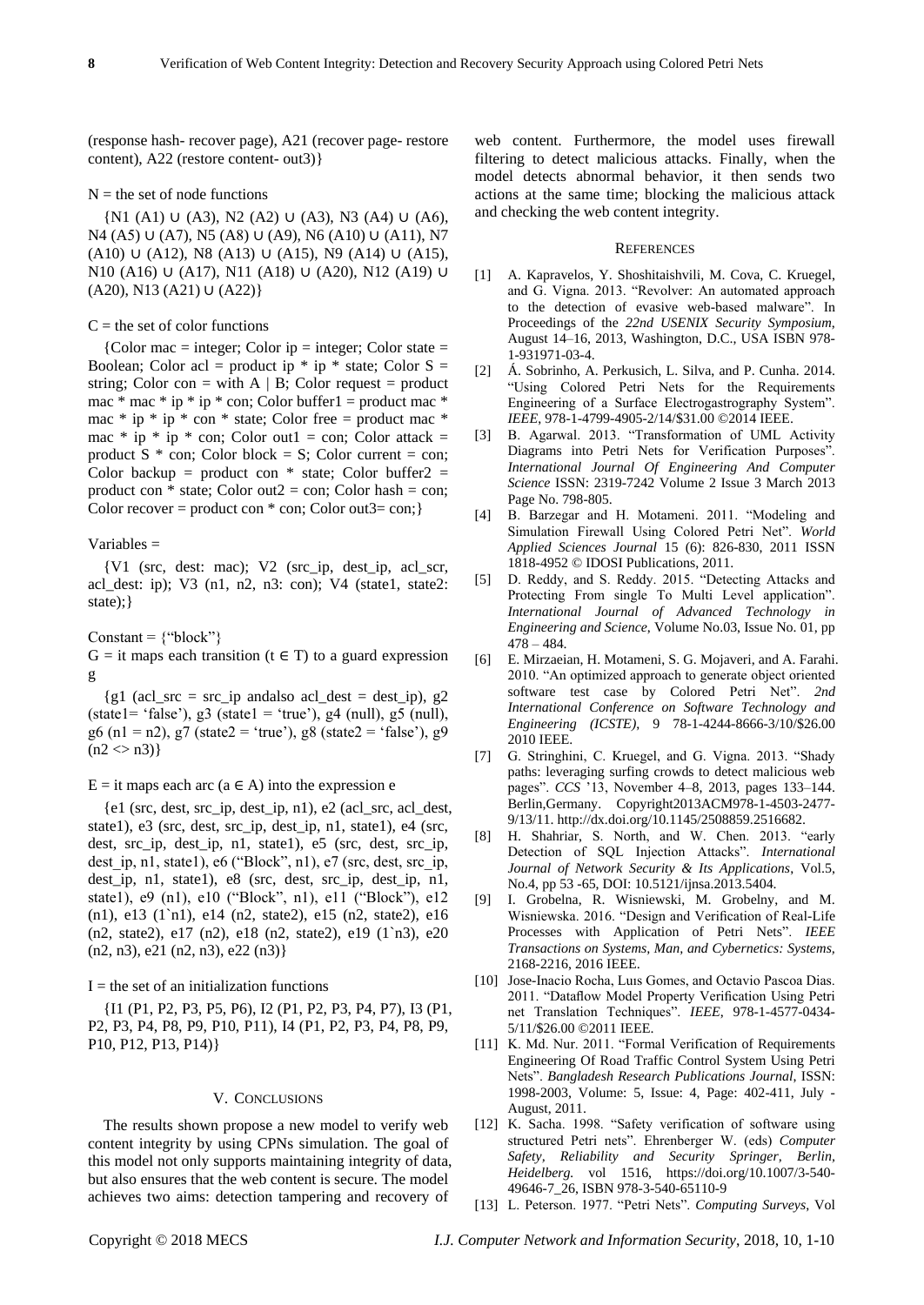9, No. 3, September 1977.

- [14] L. Silva, A. Perkusich. 2005. "Composition of software artifacts modelled using Colored Petri nets". *Science of Computer Programming* 56 (2005) 171–189, 0167- 6423/\$ - see front matter © 2004 Elsevier B.V. All rights reserved. doi:10.1016/j.scico.2004.11.011.
- [15] L. Zhua and W. Wang. 2012. "UML Diagrams to Hierarchical Colored Petri Nets: An Automatic Software Performance Tool". *International Workshop on Information and Electronics Engineering* (IWIEE), 1877- 7058 © 2011 Published by Elsevier Ltd, doi:10.1016/j.proeng.2012.01.373.
- [16] Madhusudanan. J, Anand. P, Hariharan. S, and V. Prasanna Venkatesan. 2014. "Verification of Generic Ubiquitous Middleware for Smart Home Using Coloured Petri Nets". *I.J. Information Technology and Computer Science*, 2014, 10, 63-69, DOI: 10.5815/ijitcs.2014.10.09.
- [17] M. Siebert, and J. Flochová. 2013. "PNets the Verification Tool based on Petri Nets". *World Congress on Engineering* 2013 Vol I, WCE 2013, July 3 - 5, 2013, London, U.K.
- [18] Org Desel J. and JuhG. 2001. "What Is a Petri Net?". *Informal Answers for the Informed Reader of the series Lecture Notes in Computer Science*, Volume 2128, pp 1- 25.
- [19] P. Bon, and S. Collart-Dutilleu. 2013. "From a Solution Model to a B Model for Verification of Safety Properties". *Journal of Universal Computer Science*, vol.19, no. 1(2013), 2-24.
- [20] Sh. Aljawarneh, Ch. Laing, and P. Vickers. 2007. "Verification of Web Content Integrity: A new approach to protecting servers against tampering". *http://nrl.northumbria.ac.uk/456*, ISBN: 1-9025-6016-7 © 2007 PGNet.
- [21] S. Kumar. 1995. "Classification and Detection of Computer Intrusions". *Phd thesis Department of Computer Sciences*, vol. 19, no. 8, pp. 21-71, 1995.
- [22] S. Hidhaya, and A. Geetha. 2012. "Intrusion Protection against SQL Injection Attacks Using a Reverse Proxy". Recent Trends in *Computer Networks and Distributed Systems Security Communications in Computer and Information Science*, Volume 335, pp 252-263, DOI: 10.5121/csit.2012.2314.
- [23] T. Mule, A. Mahajan, S. Kamble, and O. Khatavkar. 2014. "Intrusion Protection against SQL Injection and Cross Site Scripting Attacks Using a Reverse Proxy". *(IJCSIT) International Journal of Computer Science and Information Technologies*, Vol. 5 (3), 2014, 2846-2850, ISSN: 0975-9646.
- [24] Sherin Hijazi, Amjad Hudaib. 2017. "Using Petri Nets to Verify Design Model: A Survey". *2017 International Conference on Computational Science and Computational Intelligence (CSCI'17)*, IEEE proceeding, DOI: 10.1109/CSCI.2017.174.
- [25] Sherin Hijazi, Mahmoud Moshref and Saleh Al-Sharaeh. 2017. "Enhanced AODV Protocol for Detection and Prevention of Blackhole Attack in Mobile Ad Hoc Network". *International Journal of Computers and Technology*, ISSN 2277 – 3061, Volume 16 Number 1, pp 7535 - 7547.
- [26] T. Murata. 1989. "Petri Nets: Properties, Analysis and Applications". *IEEE*, Proceedings of the IEEE, VOL. 77, NO. 4, APRIL 1989.
- [27] W. Chun-jian, L. Yong-zhi, and X. Fan. 2012. "An Improved Modeling Method Based on Colored Petri Net". *International Conference on Applied Physics and Industrial Engineering*, 1875-3892 © 2011 Published by

Elsevier B.V. Selection and/or peer-review under responsibility of ICAPIE Organization Committee. doi:10.1016/j.phpro.2012.02.168.

- [28] W. Win, and H. Htun. 2014. "Detection of SQL Injection Attacks by Combining Static Analysis and Runtime Validation". *International Conference on Advances in Engineering and Technology*, Volume 3, Number 20 , pp 95-99 .
- [29] X. Li, and D. Li. 2014. "A Network Attack Model based on Colored Petri Net". *Journal of Networks*, vol. 9, no. 7, July 2014.
- [30] Y. Harie, and K. Wasaki. 2016. "Formal Verification of Safety Testing for Remote Controlled Consumer Electeonics Using the Petri Net Tool: HiPS". *IEEE 5th Global Conference on Consumer Electronics*, 978- 1 - 5090-2333-2/16.
- [31] Y. Xu. 2011. "Modeling and Analysis of Security Protocols Using Colored Petri Nets". *Journal of Computers*, vol. 6, No. 1, January 2011, doi:10.4304/jcp.6.1.19-27.
- [32] Z. Xiao-yu, Y. Zhi-jie, and L. Jing-yang. 2016. "Test Generation Approach based on Colored Petri Net of Mode Transition in On-board Subsystem". Proceedings of the *35th Chinese Control Conference* July 27-29, 2016, Chengdu, China.

#### **Authors' Profiles**



**Sherin Hijazi** obtained her bachelor's degree in Management Information Systems from An-Najah University in 2005. She completed her master studies in Computer Information Systems (CIS) from AL- Yarmouk University in 2012. She has 12 years of experience in information systems and programing.

She worked in Palestine Securities Exchange as an administrative assistant to the IT department for almost two years. She then moved to the Palestine Technical University Kadoorei (PTUK), Tulkarem- Palestine, where she worked in several positions: Computer Programmer, Head of Programming and finally Lecturer in the department of Applied Computing, 2007- Until now. She is currently a PhD student in Computer Science at the University of Jordan from 2016 and has four scientific publications in various fields of network security, parallel algorithms, information analysis, design, artificial intelligence and representation of knowledge that are her research interests.



**Prof. Amjad Ahmad Hudaib** obtained his Bc in computer Science from Mutah University in 1991, then he completed his study in a master of computer science from The University of Jordan in 2000, and Ph.D. In Computer Science/ Software Engineering from University of Pisa, Pisa, Italy, he works as Professor in The

University of Jordan, form 2016 until now. He interests in Software Engineering, Pattern Matching, Software Architectural Design, Systems Engineering and Tools, Requirements Engineering, Software Testing and Evaluation, Image Processing, Data Mining, Quality Assurance.